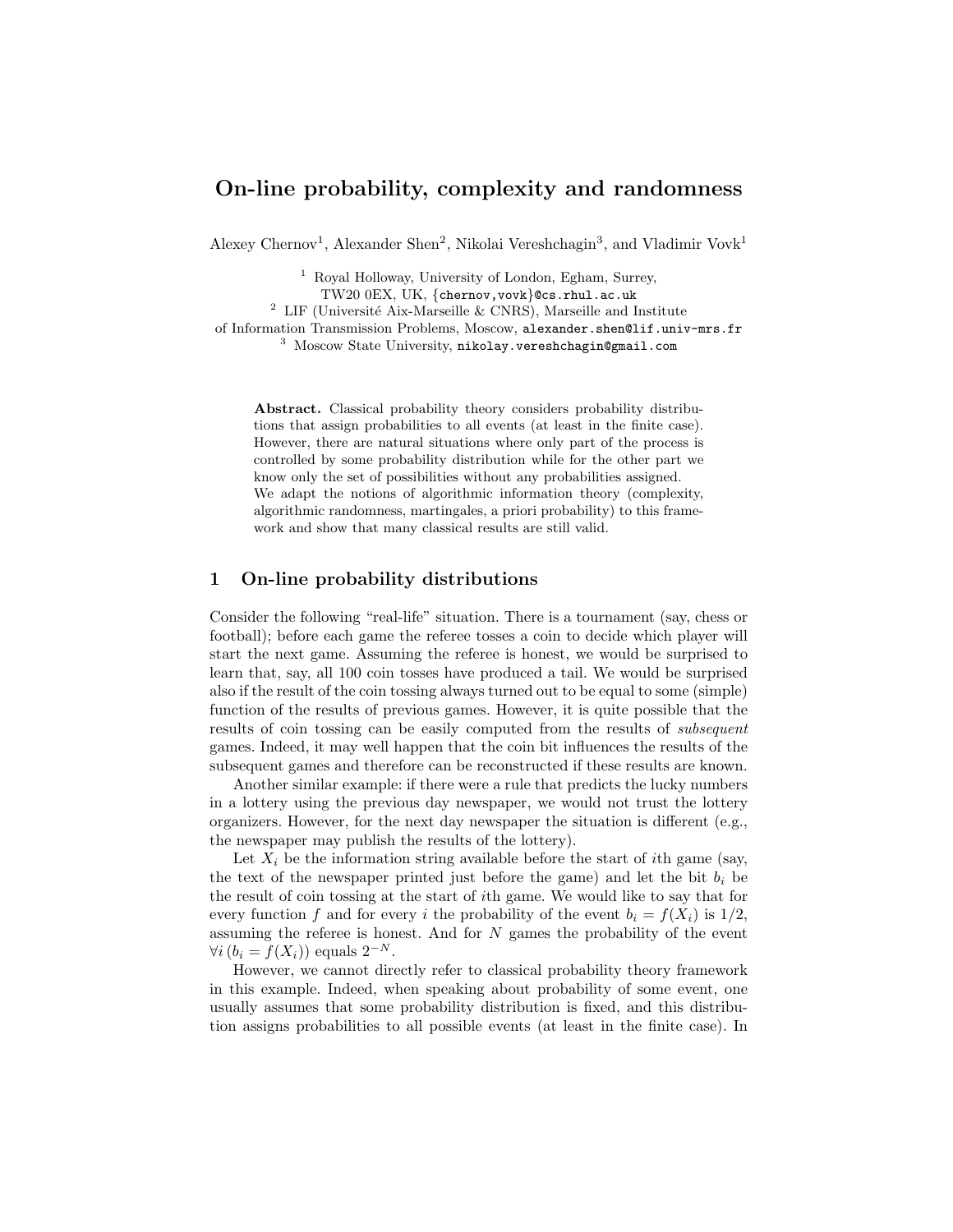

Fig. 1. The tree of possibilities

our example we do not have a probability distribution for  $X_i$ ; the only thing we have is the "conditional probability" of the event  $b_i = 1$  for any condition  $X_1, b_1, \ldots, X_{i-1}, b_{i-1}, X_i$ ; this conditional probability equals  $1/2$ .

Formally speaking, we get a "tree of possibilities". The sons of the root are possible values of  $X_1$ . Each of them has two sons that correspond to two possible outcomes of the first coin tossing  $(b_1 = 0 \text{ or } 1)$ . Next level branching corresponds to the values of  $X_2$ , then each vertex has two sons  $(b_2 = 0 \text{ or } 1)$ , etc.

In other words, tree vertices are finite sequences  $(X_1, b_1, \ldots, X_k, b_k)$  for even layers and  $(X_1, b_1, \ldots, X_k, b_k, X_{k+1})$  for odd layers;  $X_i$  are binary strings and  $b_i$ are bits. We may consider a finite tree with  $2N$  layers; its leaves are sequences  $(X_1, b_1, \ldots, X_N, b_N)$ . Or we may consider an infinite tree whose vertices are sequences of any length.

What we have is not a probability distribution but something that can be called an on-line probability distribution on this tree. By definition, to specify an on-line probability distribution one must fix, for each i and for all values of  $X_1, b_1, \ldots, X_i$ , two non-negative reals with sum 1. They are called *conditional* probabilities of 0 and 1 after  $X_1, b_1, \ldots, X_i$  and denoted by

$$
Pr[b_i = 0 \text{ or } 1 | X_1, b_1, \dots, X_{i-1}, b_{i-1}, X_i].
$$

For the case of a fair coin all these conditional probabilities are equal to  $1/2$ .

As usual, we can switch to unconditional probabilities (i.e., can multiply conditional probabilities on the path from the tree root). Then we arrive to the following version of the definition: an on-line probability distribution is a function P defined on tree vertices such that  $P(A) = 1$  ( $\Lambda$  is the tree root),

$$
P(X_1, b_1, \ldots, X_i, b_i, X_{i+1}) = P(X_1, b_1, \ldots, X_i, b_i)
$$

(on vertices where no random choice is made, the function propagates without change), and

$$
P(X_1, b_1, \ldots, X_i, b_i, X_{i+1}) =
$$
  
=  $P(X_1, b_1, \ldots, X_i, b_i, X_{i+1}, 0) + P(X_1, b_1, \ldots, X_i, b_i, X_{i+1}, 1).$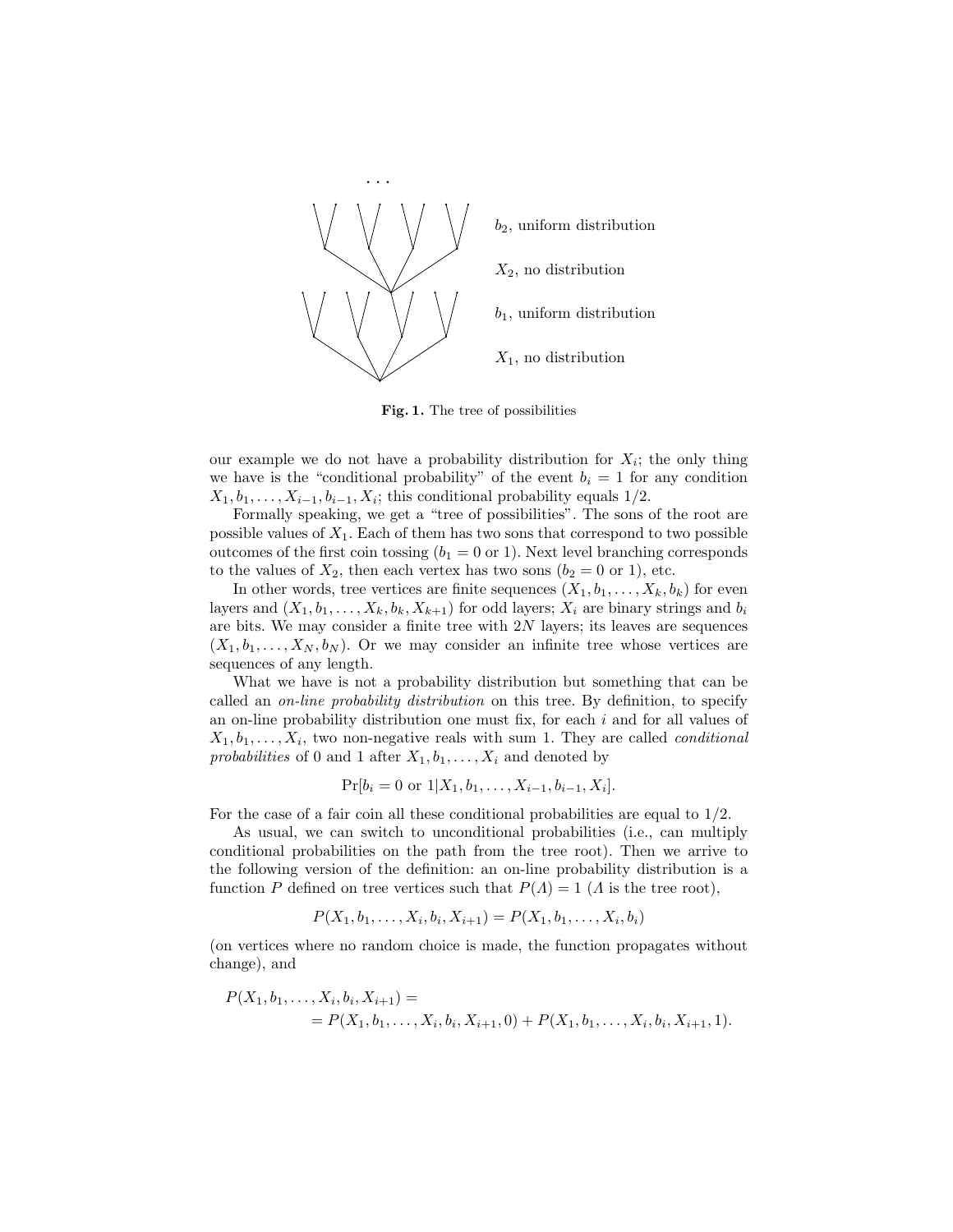The intuitive meaning of  $P(v)$  is the probability to arrive at v if the environment (that chooses  $X_1, X_2, \ldots$ ) wants this and makes suitable moves in its turn.

This definition makes sense both for finite and infinite trees.

Remark. A technical problem arises when some values of an on-line probability distribution are zeros: in this case conditional probabilities cannot be reconstructed from the products. However, in this case they are usually not important, so we can mostly ignore this problem.

Similar on-line probability distributions can be considered for more general trees where on the odd levels, instead of 0 and 1, we have a (countable) list of possible values of  $b_i$ .

Now let us assume that the tree is finite (has finite height and finite number of vertices on every level). Consider an event  $E$ , i.e., some set of tree leaves. We cannot define the probability of an event under a given on-line probability distribution  $P$ . However, we can define an *upper probability* of  $E$ . (It may be called a "worst case probability" if the event  $E$  is considered undesirable.) This notion can be defined in several (equivalent) ways.

#### Definition.

(1) Consider all probability distributions on the leaves of the tree. Some of them are consistent with the given on-line probability distribution (i.e., give the same conditional probabilities for  $b_i$  when  $X_1, b_1, \ldots, X_i$  are given). Upper probability of  $E$  is a maximum of  $Pr[E]$  under all these distributions.

(2) Consider the following probabilistic game: a player ("adversary", if the event is undesirable) chooses some  $X_1$ , then  $b_1$  is chosen at random with prescribed probabilities (condition  $X_1$ ), then player chooses  $X_2$ , then  $b_2$  is chosen at random (according to the conditional probabilities with condition  $X_1, b_1, X_2$ ), etc. The player wins if the resulting leaf belongs to the event  $E$ . The upper probability of  $E$  is the maximal probability that player wins (maximum is taken over all deterministic strategies).

(3) Let us define the cost of a vertex in the tree inductively starting from the leaves. For a leaf in  $E$  the cost is 1, for a leaf outside  $E$  the cost is zero. For a non-leaf vertex  $v$  where the choice of  $X_i$  is performed, the cost of  $v$  is the maximal cost of its sons; for a vertex that corresponds to the choice of  $b_i$ , the cost is the weighted sum of the sons' costs where weights are conditional probabilities. Upper probability of  $E$  is the cost of the tree root.

(4) Let us consider *on-line martingales* with respect to  $P$ , i.e., non-negative functions V defined on tree vertices such that

$$
V(X_1, b_1, \dots, X_i, b_i) = V(X_1, b_1, \dots, X_i, b_i, X_{i+1});
$$
\n
$$
V(X_1, b_1, \dots, X_i) = V(X_1, b_1, \dots, X_i, 0) \cdot \Pr[b_i = 0 | X_1, b_1, \dots, X_i] + V(X_1, b_1, \dots, X_i, 1) \cdot \Pr[b_i = 1 | X_1, b_1, \dots, X_i];
$$
\n
$$
(2)
$$

these functions correspond to the player's capital in a fair game (when player observes  $X_i$ , the capital does not change; when player splits the capital between bets on  $b_i = 0$  and  $b_i = 1$ , the winning bet is rewarded according to the conditional probabilities determined by the on-line distribution). The upper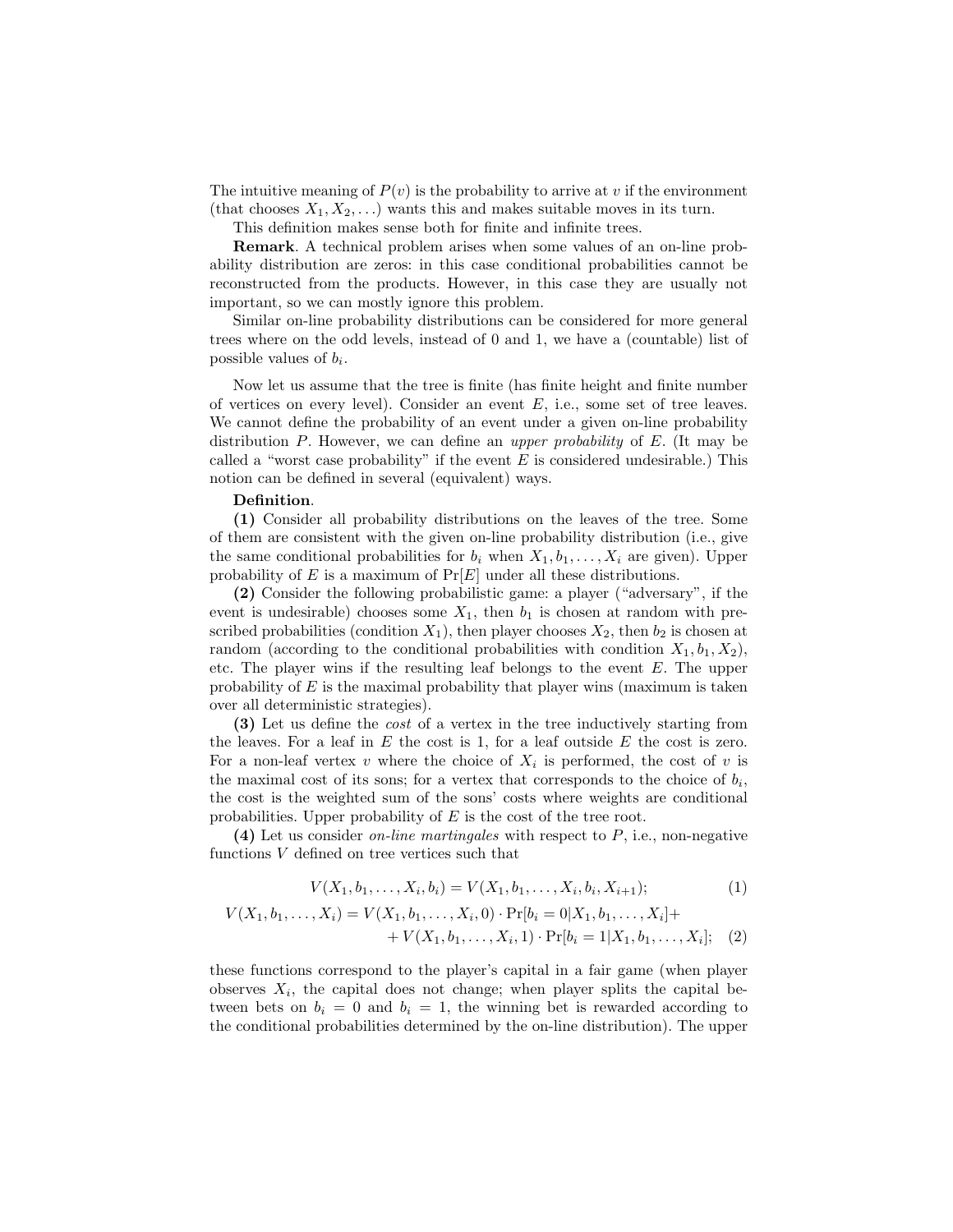probability of E is the minimal value of  $V(\Lambda)$  over all V such that  $V \geq 1$  for all leaves that belong to  $E$ . In other terms, the upper probability of  $E$  is 1 divided by the fair price of the option to play such a game with initial capital 1 knowing in advance that the sequence of outcomes belongs to E.

Remark. As we have mentioned, we need some precautions for the case when some values of  $P$  are zeros, since in this case conditional probabilities are not uniquely defined. However, it is easy to see that all choices of conditional probabilities compatible with P will lead to the same value of upper probability.

Theorem 1. All four definitions are equivalent.

Proof. Note that player's strategy in the second definition determines a distribution on the leaves  $(X_i)$  is chosen deterministically according to the strategy while  $b_i$  is chosen according to the prescribed conditional probabilities). This distribution is consistent with the given on-line distribution. So the upper probability as defined in (2) does not exceed the upper probability as defined in (1). On the other hand, any probability distribution can be considered as a mixed strategy in the game (player chooses her moves randomly using independent random bits), and the winning probability of a mixed strategy is the weighted average of the winning probabilities for pure strategies, so we get the reverse inequality. The inductive definition (3) computes the winning probability for the optimal strategy (induction on tree height).

The equivalence with the martingale definition can be proved in the same way as for the classical off-line setting (this argument goes back to Ville, see, e.g., [7]). If a martingale V starts with capital  $p$  and achieves 1 on every leaf in  $E$ , then for every probability distribution compatible with  $P$  and for every tree vertex the current value of  $V$  is an upper bound for the expectation of  $V$ if the game starts at this vertex. Therefore,  $V(\Lambda)$  is an upper bound for the probability to end the game in  $E$  for every probability distribution compatible with P. The reverse inequality: the vertex cost (defined inductively) satisfies the conditions in the definition of a martingale if we replace  $=$  by  $\geq$  in the condition (1). Increasing this function, we can get a martingale.  $\Box$ 

Remarks. 1. Note that upper probability is not additive: e.g., both the event and its negation can have upper probabilities 1, just the strategies to achieve them are different. However, it is sub-additive: the upper probability of  $A \cup B$ does not exceed the sum of upper probabilities of A and B.

2. We can define supermartingales in the same way as martingales replacing  $=$  by  $>$  in (2). We relax the requirement (2) and not (1) since it is more natural from the game viewpoint: getting information about  $X_i$  does not change the player's capital. It is easy to see that supermartingales may be used instead of martingales in the the definition of upper probability.

3. Proving Theorem 1, we assumed that the tree is finite. However, the same argument shows that it is valid for infinite trees of finite height (and even for the trees having no infinite branches), if we use supremum instead of maximum.

Classical probability theory says that events with very small probability can be safely ignored (and when they happen, we have to reconsider our assumptions about the probability distribution). In the on-line setting we can say the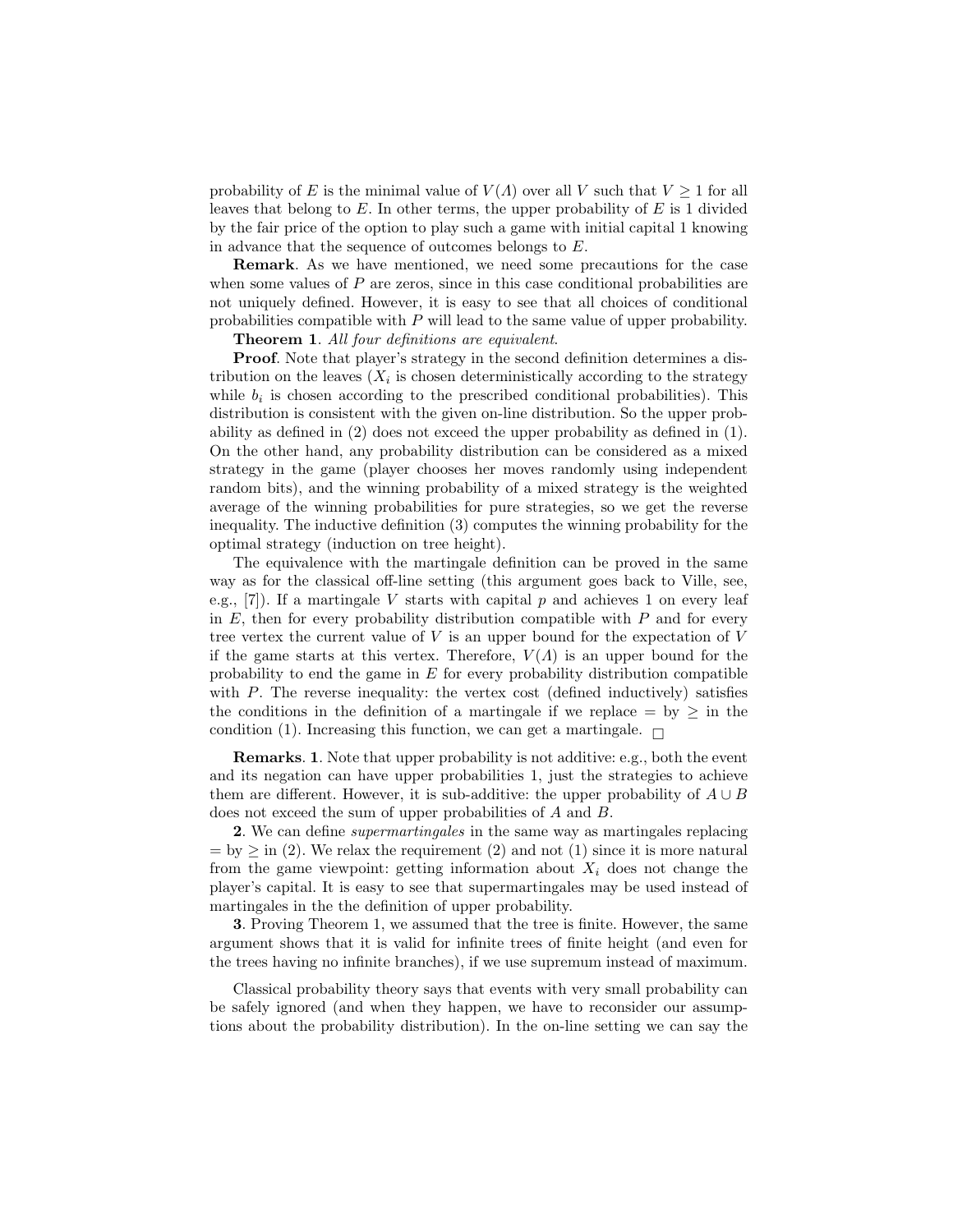same about events that have very small upper probability: believing in the probabilistic assumption, we may safely ignore the possibilities that have negligible upper probabilities, and if such an event happens, we have to reconsider the assumption.

Remarks. 1. In fact upper probability (though not with this name) is used in the definition of the Arthur – Merlin class in computational complexity theory where a tree of polynomial height and a polynomially decidable event are considered and we distinguish between events of low and high upper probability.

2. It is easy to see that on-line martingales with respect to on-line probability distribution P are just the ratios  $Q/P$  where Q is some other on-line probability distribution. (Some evident precautions are needed if P can be zero somewhere.)

# 2 On-line Kolmogorov complexity KR

We can adapt the standard definition of Kolmogorov complexity (see, e.g., [3,5] for the definition and discussion of different versions of Kolmogorov complexity) for the on-line setting. Consider a sequence  $X_1, b_1, X_2, b_2, \ldots, X_n, b_n$  where  $X_i$ are binary strings and  $b_i$  are bits. Look for a shortest interactive program that after getting input  $X_1$  produces  $b_1$ , then after getting  $X_2$  (in addition to  $X_1$ ) produces  $b_2$ , then after getting  $X_3$  produces  $b_3$  etc. We call its length the *on-line decision complexity* with respect to the programming language  $\pi$  used, and denote it by  $KR_{\pi}(X_1 \rightarrow b_1; X_2 \rightarrow b_2; \ldots; X_n \rightarrow b_n)$ . The reason for the name "decision" complexity": if all  $X_i$  are empty, we get the standard notion of decision complexity of a bit string  $b_1 \ldots b_n$  (the length of the shortest program that generates  $b_i$ given  $i$ ). It is easy to see that a natural version of optimality theorem holds (there exists an optimal "programming language"), so the on-line decision complexity (for an optimal programming language)  $KR(X_1 \rightarrow b_1; X_2 \rightarrow b_2; \ldots; X_n \rightarrow b_n)$ is well defined (up to an additive  $O(1)$ -term).

**Theorem 2.** The on-line complexity  $KR(X_1 \rightarrow b_1; \ldots; X_n \rightarrow b_n)$  does not exceed the decision complexity  $KR(b_1b_2...b_n)$  and is greater than the conditional complexity  $KS(b_1b_2...b_n|X_1, X_2,..., X_n)$  up to  $O(1)$  terms.

In other terms, knowing  $X_i$  in an on-line setting may help to describe  $b_1, \ldots, b_n$ , but knowing all  $X_i$  in advance is even better. (The proof is straightforward.)

# 3 On-line a priori probability and KA

It is well known that Kolmogorov complexity is related to the a priori probability (maximal lower semicomputable semimeasure). The latter can be naturally defined in the on-line setting. Let us give two equivalent definitions.

Consider an interactive probabilistic machine  $T$  that has internal random bit generator. This machine gets some binary string  $X_1$  (say, on the tape where the end of  $X_1$  is marked by a special separator), performs a computation that uses  $X_1$ and random bits and may produce bit  $b_1$  (or hang). After  $b_1$  is produced, T gets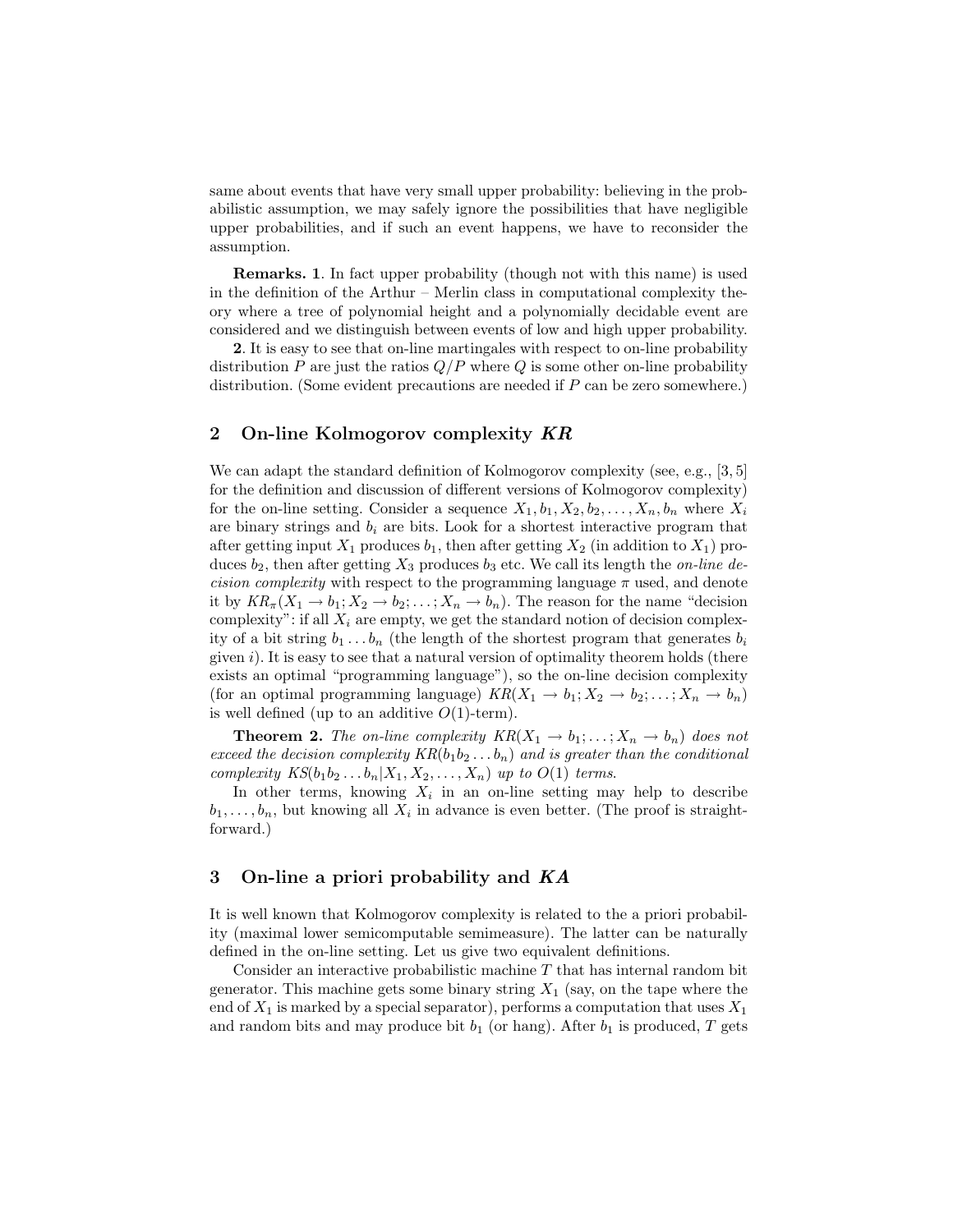the second input string  $X_2$ , continues its work (using fresh random bits) and may produce second output bit  $b_2$ , etc. In other words, we write  $X_1 \# X_2 \# \dots \# X_n$ on the input tape, but T cannot get access to  $X_i$  before it produces  $i-1$  output bits  $b_1, \ldots, b_{i-1}$ .

For a given T consider a function  $M_T$ : Let  $M_T(X_1, b_1, \ldots, X_n, b_n)$  be the probability that T outputs  $b_1, \ldots, b_n$  getting  $X_1, X_2, \ldots, X_n$  as input (with restrictions described above). We extend the function  $M_T$  to the sequences of odd length:  $M_T(X_1, b_1, \ldots, X_n, b_n, X_{n+1})$  is equal to  $M_T(X_1, b_1, \ldots, X_n, b_n)$ . We let  $M_T(\Lambda) = 1$ . It is easy to see that if T never hangs (or hangs with zero probability), then  $M_T$  is an on-line probability distribution. In general,  $M_T$  is an on-line semimeasure in the sense of the following

**Definition.** An *on-line semimeasure* is a function  $M$  that maps tree vertices to non-negative reals such that  $M(\Lambda) = 1, M(X_1, b_1, \ldots, X_i, b_i, X_{i+1}) =$  $M(X_1, b_1, \ldots, X_i, b_i)$  (on vertices where no random choice is made, the function propagates without change), and the inequality  $M(X_1, b_1, \ldots, X_i, b_i, X_{i+1}) \geq$  $M(X_1, b_1, \ldots, X_i, b_i, X_{i+1}, 0) + M(X_1, b_1, \ldots, X_i, b_i, X_{i+1}, 1)$  holds. (We have replaced "=" by " $\geq$ " in the definition of an on-line probability distribution.)

It is easy to see that semimeasure  $M_T$  that corresponds to a probabilistic machine T of described type is a *lower semicomputable* function, i.e., there is an algorithm that gets its input and produces an increasing sequence of rational numbers that converges to the value of the function.

Theorem 3. Every lower semicomputable on-line semimeasure corresponds to some probabilistic machine.

**Proof** is similar to the off-line case. For an on-line semimeasure  $M$  we perform a "memory allocation", so that for each finite sequence  $X_1, b_1, \ldots$  an open subset of [0, 1] that has measure  $M(X_1, b_1, \ldots)$  is allocated. Adding  $X_i$  to the end of the sequence does not change the set; adding bits 0 and 1 replaces the corresponding set by two its disjoint subsets. (Note that these subsets may depend not only on  $b_i$ , but also on  $X_i$ .) If M is lower semicomputable, these sets can be made uniformly effectively open. Then we consider a machine  $T$  that generates a uniformly distributed random real number  $\alpha \in [0, 1]$  bit by bit and generates  $T(X_1, b_1, \ldots, X_i) = b_i$  if the effectively open set that corresponds to  $X_1, b_1, \ldots, X_i, b_i$  contains  $\alpha$ .

**Theorem 4.** There exists the largest (up to  $O(1)$ -factor) lower semicomputable on-line semimeasure.

Proof. Again we can use standard trick: a universal machine first generates randomly a machine of described type in such a way that every machine appears with a positive probability, and then simulates this machine.  $\Box$ 

We call this maximal semimeasure an *on-line a priori probability* and denote it by  $A(X_1, b_1, \ldots, X_n, b_n)$ . (If all  $X_i$  are empty strings, we get a standard a priori probability on a binary tree.) Minus logarithm of this semimeasure is called online a priori complexity and denoted by  $KA(X_1 \rightarrow b_1; X_2 \rightarrow b_2; \dots; X_n \rightarrow b_n)$ .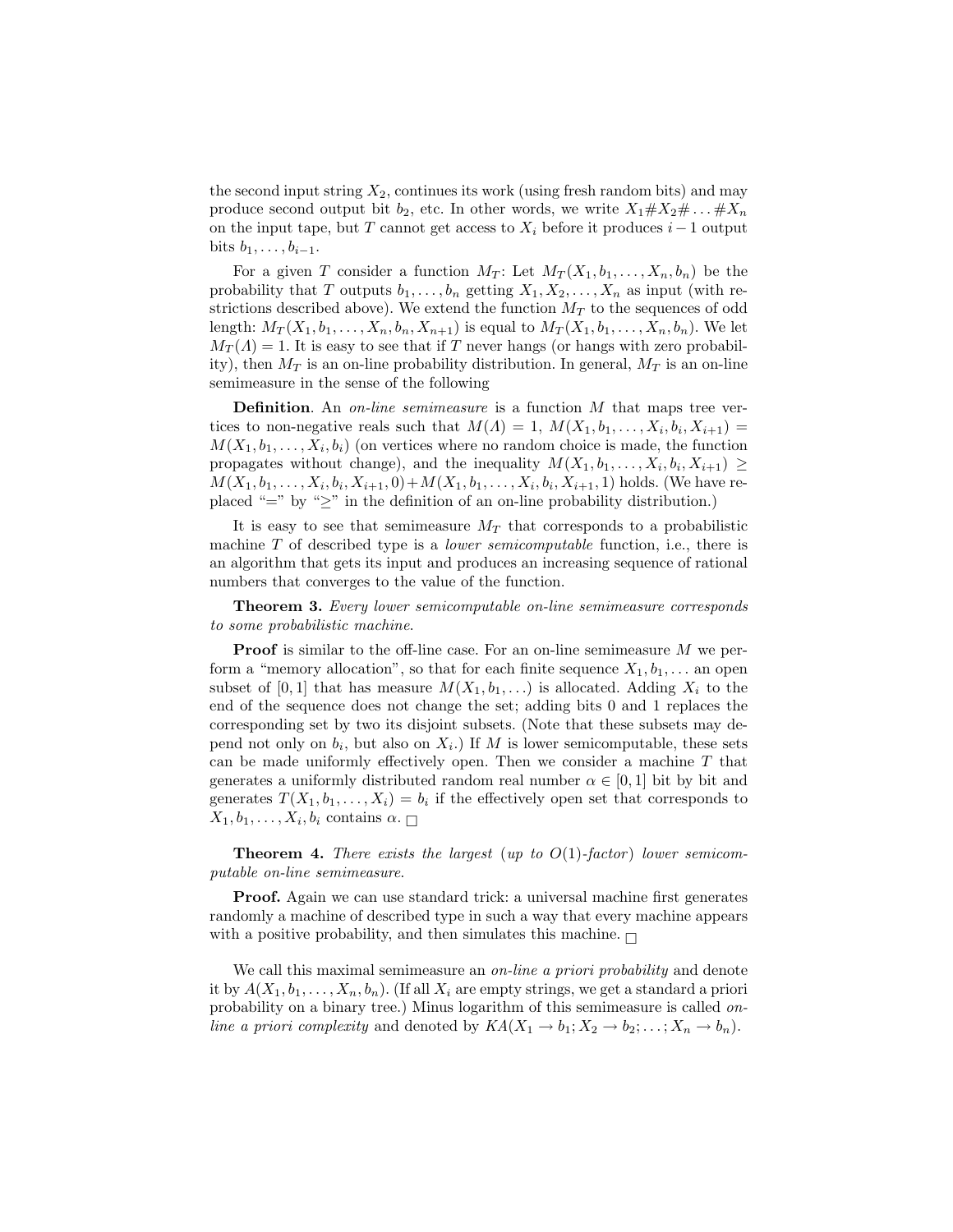### 4 Relations between KR and KA

Now, when two complexities KA and KR are defined in the on-line framework, one may ask how they are connected. Their off-line versions are close to each other: it is known that  $KR(x) \leq KA(x) \leq KR(x) + 2 \log KR(x)$  (up to  $O(1)$ terms) for all binary strings  $x$ .

These inequalities remain true for the on-line setting (with the same  $O(1)$ precision):

Theorem 5.  $KR(\ldots) \leq KA(\ldots) \leq KR(\ldots) + 2 \log KR(\ldots);$  here " $\ldots$ " stands for  $X_1 \rightarrow b_1; X_2 \rightarrow b_2; \ldots; X_n \rightarrow b_n$ .

Proof of the second inequality goes in the same way as usual; we consider a randomized algorithm that chooses machine number i with probability  $1/i^2$ .

The first inequality needs more care, since in the on-line case we are more restricted and need to ensure that programs are indeed on-line and do not refer to the inputs that are not yet available.

We need to allocate  $2^n$  strings of length n to objects that have KA-complexity less than  $n$  (=have a priori probability greater than  $2^{-n}$ ). We do it inductively (first for  $X_1 \rightarrow b_1$ , then for  $X_2 \rightarrow b_2$ , etc.) and ensure a stronger requirement: if a priori probability of some object exceeds  $k2^{-n}$  for some k, then there are at least k different programs of length n allocated to this object.

So we start looking at the approximations (from below) to the (a priori) probabilities of  $X_1 \to 0$  and  $X_1 \to 1$  (independently for each n and each  $X_1$ ); when probability of  $X_1 \to b_1$  exceeds  $k2^{-n}$ , we allocate a new (kth) program of length n that transforms  $X_1$  to  $b_1$ . On top of this process we look at the approximations to a priori probabilities of  $X_1 \rightarrow b_1; X_2 \rightarrow b_2$  and add new programs that map  $X_2$  to  $b_2$  among the programs that mapped  $X_1$  to  $b_1$ ; we have enough programs for that since  $M(X_1, b_1, X_2, 1) + M(X_1, b_1, X_2, 0) \leq M(X_1, b_1)$ , so if  $k_1$  programs are needed for the first term and  $k_0$  are needed for the second, then there are already  $k_0 + k_1$  programs allocated to  $X_1 \rightarrow b_1$  to choose from. On top of that, we allocate programs for  $X_1 \to b_1; X_2 \to b_2; X_3 \to b_3$  etc.

### 5 On-line randomness

Let us return to the "real-life" example and make it less real: imagine that we observe an infinite sequence of games and (for every i) know the bit  $b_i$  produced by the referee when ith game starts and the string  $X_i$  that is known before ith game. There are cases when we intuitively reject the fair coin assumption. Can we make the intuition more formal and define a notion "in the sequence  $X_1, b_1, X_2, b_2, X_3, b_3, \ldots$  the bits  $b_1, b_2, \ldots$  are random"? For the off-line case the most popular notion is called *Martin-Löf randomness* (ML-randomness; see [3, 6] for details). Now we want to extend it to the on-line setting.

Assume that a computable on-line probability distribution  $P$  (on the infinite tree) is fixed. Martin-Löf definition starts with a notion of an "effectively null" set. Adapting this definition to on-line setting, we need to remember that probability of events is now undefined; moreover, the notion of upper probability (that replaces it) has been defined for finite case only.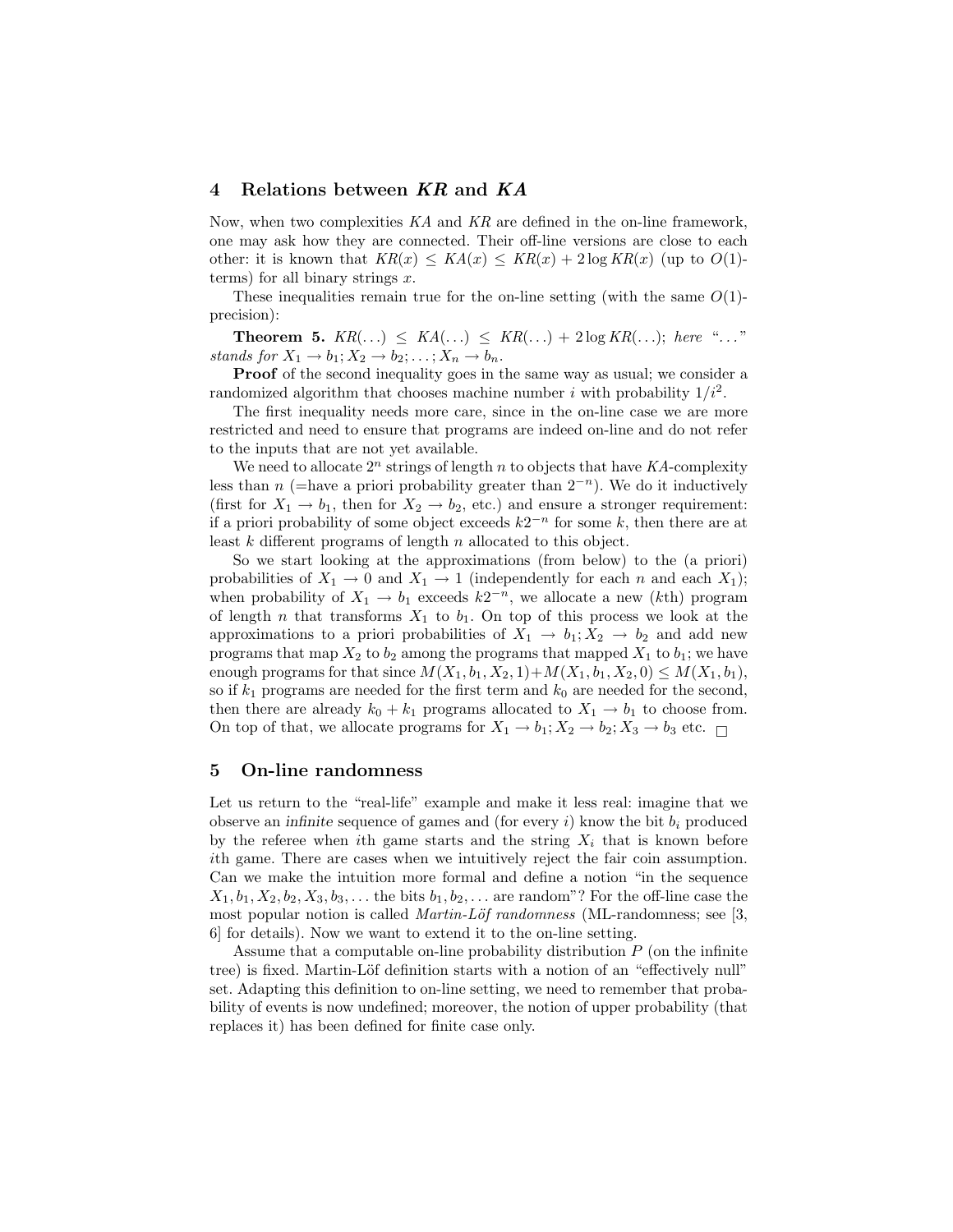Consider the space  $\Pi$  of all (infinite) sequences  $X_1, b_1, X_2, b_2, \ldots$  A cone in this set is a set of all sequences with given finite prefix.

**Definition.** Let U be a finite union of cones. Then the upper probability of U with respect to  $P$  is defined as the upper probability of the corresponding event in the finite part of the tree (large enough to contain all the roots of the cones).

(It is easy to see that this probability does not change if we increase the size of the finite part of the tree. The upper probability is monotone with respect to set inclusion.)

Then we can define an on-line version of null sets.

**Definition.** A set  $Z \subset \Pi$  is an on-line null set if for any  $\varepsilon > 0$  there exists a sequence of cones such that: (1) the union of cones covers  $Z$ ; (2) the union of any finite number of these cones has upper probability less than  $\varepsilon$ .

Martin-Löf definition of randomness deals with effectively null sets, so our next step is to define them in an on-line setting.

**Definition.** A set Z is an *on-line effectively null set* if there exists an algorithm that for any given rational  $\varepsilon > 0$  generates a sequence of vertices such that the corresponding cones cover Z and the union of any finite number of these cones has upper probability less than  $\varepsilon$ . (Note that we require the upper probability of the union of the cones to be small, not the sum of upper probabilities of the cones. This difference matters since upper probability, unlike classical probability, is not additive.)

**Theorem 6.** There exists an on-line effectively null set that contains every other on-line effectively null set.

Proof is similar to the off-line case. Having any algorithm that given rational  $\varepsilon > 0$  generates sequences of vertices, we can "trim" it so that the union of any finite number of generated cones has upper probability less than  $\varepsilon$ . (Indeed, for a computable on-line measure the upper probability of the finite union of cones is computable, and we may quarantine new strings until they are cleared.) So we can enumerate all the algorithms that satisfy these restrictions and then take the union of corresponding on-line effectively null sets (combining covers of size  $\varepsilon/2$ ,  $\varepsilon/4$  etc. to get the cover of size  $\varepsilon$ ; here we use the subadditivity of upper probability).  $\Box$ 

Now we can give a

**Definition**. Bits  $b_1, b_2, \ldots$  are *on-line ML-random* in a sequence  $\omega = X_1, b_1,$  $X_2, b_2, \ldots$  if  $\omega$  does not belong to the maximal on-line effectively null set.

In other words,  $b_1, b_2, \ldots$  are not random in  $\omega$  if and only if  $\{\omega\}$  is an on-line effectively null set (if and only if some on-line effectively null set contains  $\omega$ ).

### 6 On-line randomness criterion

A classical Levin – Schnorr theorem gives a criterion of randomness in terms of complexity (in particular, a priori complexity  $KA$ ) or supermartingales. Similar criterion exists for the on-line version.

Theorem 7. (Levin – Schnorr theorem, on-line version). Assume that a computable on-line probability distribution P is fixed. Bits  $b_1, b_2, \ldots$  are on-line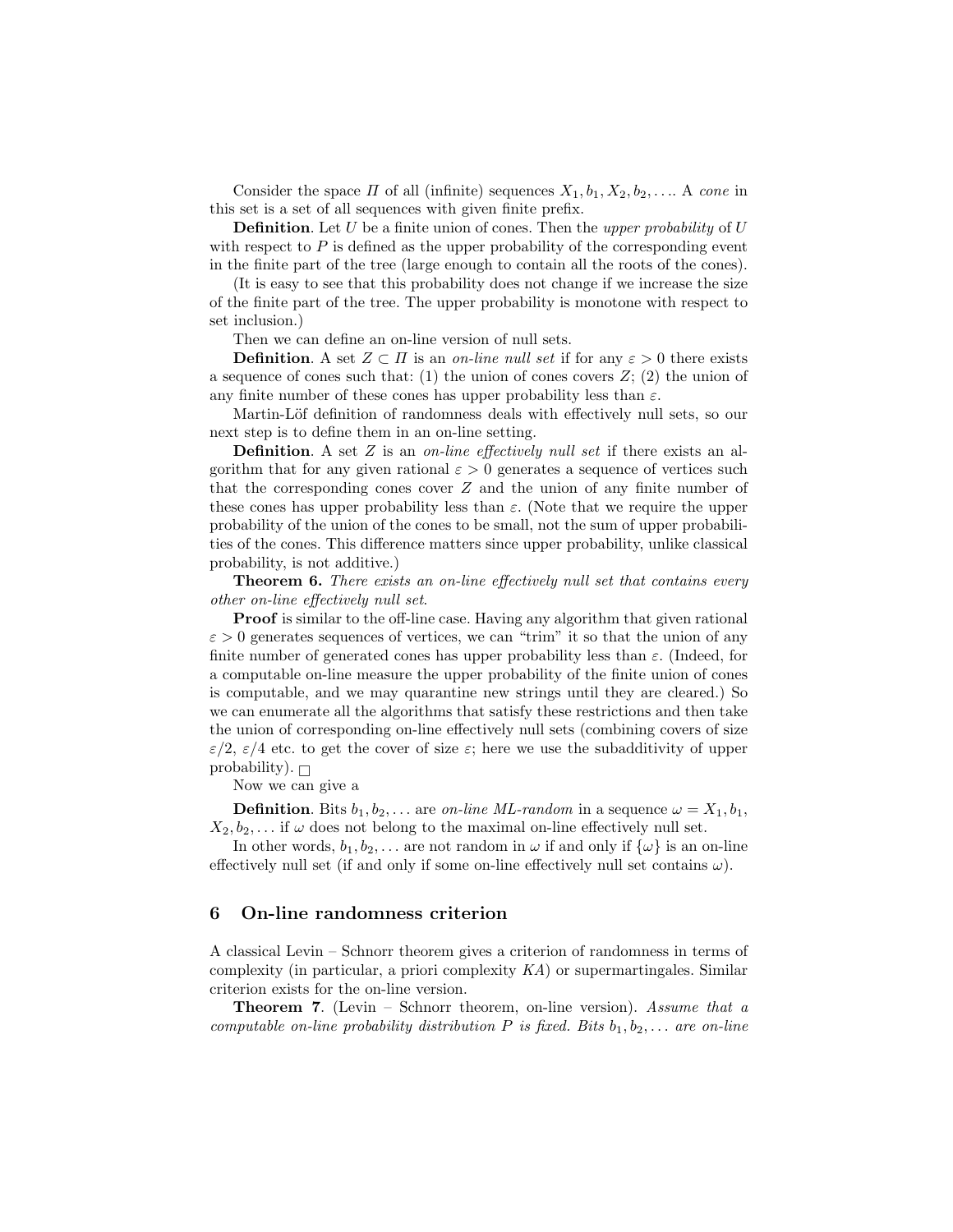ML-random (with respect to P) in a sequence  $\omega = X_1, b_1, X_2, b_2, \ldots$  if and only if  $KA(X_1 \rightarrow b_1; \ldots, X_n \rightarrow b_n) \geq -\log_2 P(X_1, b_1, \ldots, X_n, b_n) - c$  for some c and all n.

Recalling that  $KA$  is the minus logarithm of a priori probability  $A$ , we can reformulate the criterion: bits  $b_i$  are random in  $(X_1, b_1, X_2, b_2, \ldots)$  if and only if the ratio  $A(X_1, b_1, \ldots, X_n, b_n)/P(X_1, b_1, \ldots, X_n, b_n)$  has a constant upper bound. (Note that  $A$  is the maximal semimeasure and  $P$  is a measure (and therefore a semimeasure), so this ratio always has a positive lower bound.)

One more reformulation of the same result uses on-line supermartingales. As we have noted, on-line (super)martingales with respect to  $P$  are ratios  $Q/P$ where  $Q$  is an on-line (semi)measure. It allows us to reformulate the criterion as follows: bits  $b_i$  are random in a sequence  $\omega = X_1, b_1, X_2, b_2, \ldots$  if and only if any lower semicomputable supermartingale is bounded on prefixes of  $\omega$ .

For a more advanced (and more difficult to prove) version of Theorem 7, see [8].

Proof of the on-line version of Levin – Schnorr randomness criterion follows the off-line argument with some changes: we have to be more careful since we have to deal with upper probability instead of an (additive) measure.

First, we have to show that if a sequence is not random, then the ratio  $A/P$ is unbounded on its prefixes. Since  $A$  is maximal, it is enough to construct some lower semicomputable semimeasure  $Q$  such that  $Q/P$  is unbounded.

**Lemma.** Assume that some algorithm enumerates a sequence of cones  $C_1$ ,  $C_2, \ldots$  and the upper probability of the union  $C_1 \cup \ldots \cup C_N$  is less than  $\varepsilon$  for some rational  $\varepsilon > 0$  and for all N. Knowing this algorithm and  $\varepsilon$ , we can construct a lower semicomputable semimeasure S that exceeds  $P/\varepsilon$  at any finite sequence that belongs to one of the cones.

**Proof** of the Lemma. For any vertex v let us consider the cone  $C(v)$  with root  $v$  and for any  $N$  let us compute the upper probability of the intersection  $C(v) \cap (C_1 \cup C_2 \cup ... \cup C_N)$ . Since P is computable, doing this for  $N =$  $1, 2, \ldots$ , we get an increasing computable sequence of computable reals, and its limit is lower semicomputable. Let  $S(v)$  be this limit divided by  $\varepsilon$ . This limit is not technically a semimeasure since  $S(X_1, b_1, \ldots, X_i, b_i)$  can be bigger than  $S(X_1, b_1, \ldots, X_i, b_i, X_{i+1})$ . But if we increase the latter by letting  $S(X_1, b_1, \ldots, X_i, b_i, X_{i+1}) := S(X_1, b_1, \ldots, X_i, b_i)$ , and also let  $S(\Lambda) = 1$ , we do get a lower semicomputable semimeasure that satisfies the requirements of the Lemma.  $\Box$ 

Now we can finish the proof of the first part of Levin – Schnorr on-line randomness criterion. Let  $\varepsilon_n = 2^{-2n}$ . Since  $\omega$  belongs to an on-line effectively null set, we can get a sequence of cones with upper probability bounded by  $\varepsilon_n$ ; applying the Lemma to it, we get a lower semicomputable semimeasure  $S_n$  that exceeds  $2^{2n}P$  on any vertex that belongs to one of the cones. Then the sum  $S = \sum_{n} 2^{-n} S_n$  exceeds  $2^{n} P$  on any vertex that belongs to some of the cones generated for  $\varepsilon_n$ . By assumption  $\omega$  has a prefix of this type for every n, so  $S/P$ is unbounded on prefixes of  $\omega$ .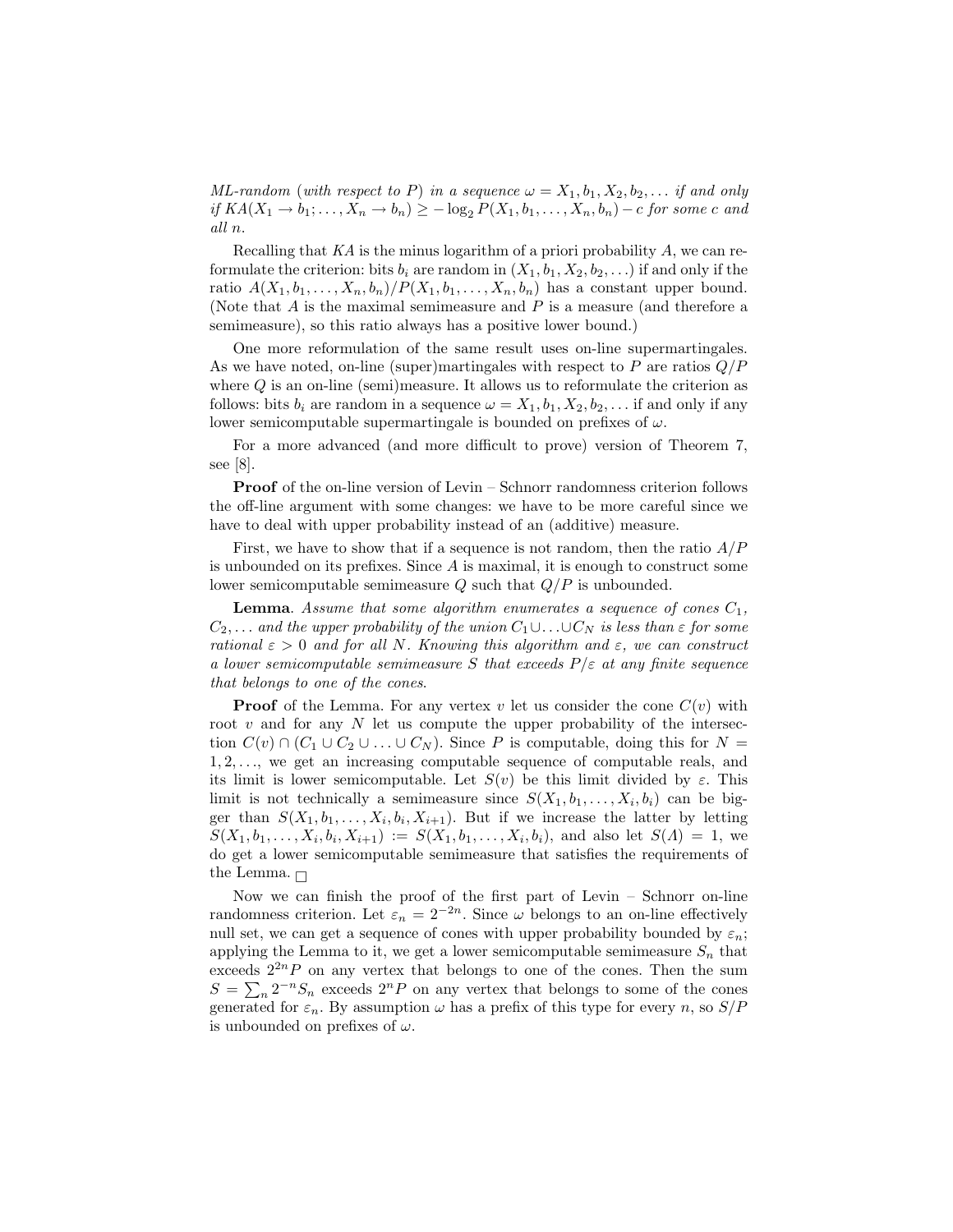In remains to prove the second part of the theorem. For any lower semicomputable semimeasure S we have to show that the set of all sequences  $\omega$  such that  $S/P$  is unbounded on the prefixes of  $\omega$  is an on-line effectively null set.

For a given  $\varepsilon > 0$  let us consider all the vertices where  $S/P$  exceeds  $1/\varepsilon$ . They can be enumerated if  $\varepsilon$  is given since S is lower semicomputable and P is computable. We need to check that the upper probability of the union of any finite number of corresponding cones is less than  $\varepsilon$ . Indeed, while computing the costs inductively in a top-down fashion, the cost is upper-bounded by  $\varepsilon$  times the value of  $S$  in the vertex. (Induction base is guaranteed by the assumption: we start with vertices where  $S/P$  is greater that  $1/\varepsilon$ ; the induction step works since S is a semimeasure and P is a measure.)  $\Box$ 

Remarks. 1. In the off-line setting the similar construction almost gives a lower semicomputable measure (with one exception: the measure of the entire space may be less than 1) or, in other terms, a martingale whose initial amount is lower semicomputable. In the on-line setting it is no more true (at least for this construction), and we get a semimeasure (or supermartingale).

2. On the other hand, the proof gives more than we claimed: if a sequence is not random, then some lower semicomputable on-line supermartingale is not only unbounded but also tends to infinity. It implies that if some lower semicomputable on-line supermartingale is unbounded on some  $\omega$ , then some *other* semicomputable on-line supermartingale tends to infinity on  $\omega$ .

The notion of randomness of  $b_i$  in a sequence  $X_1, b_1, X_2, b_2, \ldots$  lies in-between Martin-Löf randomness and Martin-Löf randomness with respect to an oracle. Indeed, it implies ML-randomness since we can consider semimeasures (supermartingales) that do not depend on  $X_i$  at all. On the other hand, each on-line supermartingale can be transformed into a supermartingale that uses the entire sequence  $X_1, X_2, \ldots$  as an oracle (getting access not only to the past  $X_i$ , but also to the future ones). Both inclusions are strict for evident reasons: a ML-random sequence  $b_i$  is not on-line random if  $X_i = b_i$ ; it is on-line random if  $X_i = b_{i-1}$ but not random with oracle  $X_1, X_2, \ldots$ 

Other observations (the proof is straightforward):

#### Theorem 8.

(a) If the sequence  $X_i$  is computable (or if  $X_i$  is a computable function of  $X_1, b_1, \ldots, X_{i-1}, b_{i-1}$ ) then on-line randomness is equivalent to (standard) MLrandomness with respect to induced measure where  $X_i$  are fixed.

(b) Changing finitely many terms among  $b_i$  or  $X_i$  does not make a random sequence non-random or vice versa, assuming that all conditional probabilities are not zeros.

(c) The on-line random sequence remains on-line random if we replace  $X_i$ by some  $Y_i$  that is a computable function of  $b_1, X_1, \ldots, b_{i-1}, X_i$ .

# 7 Muchnik's paradox

In this section we consider the case of fair coin (all conditional probabilities are equal to  $1/2$ ). Let  $b_1, b_2, \ldots$  be a ML-random sequence. It is easy to see that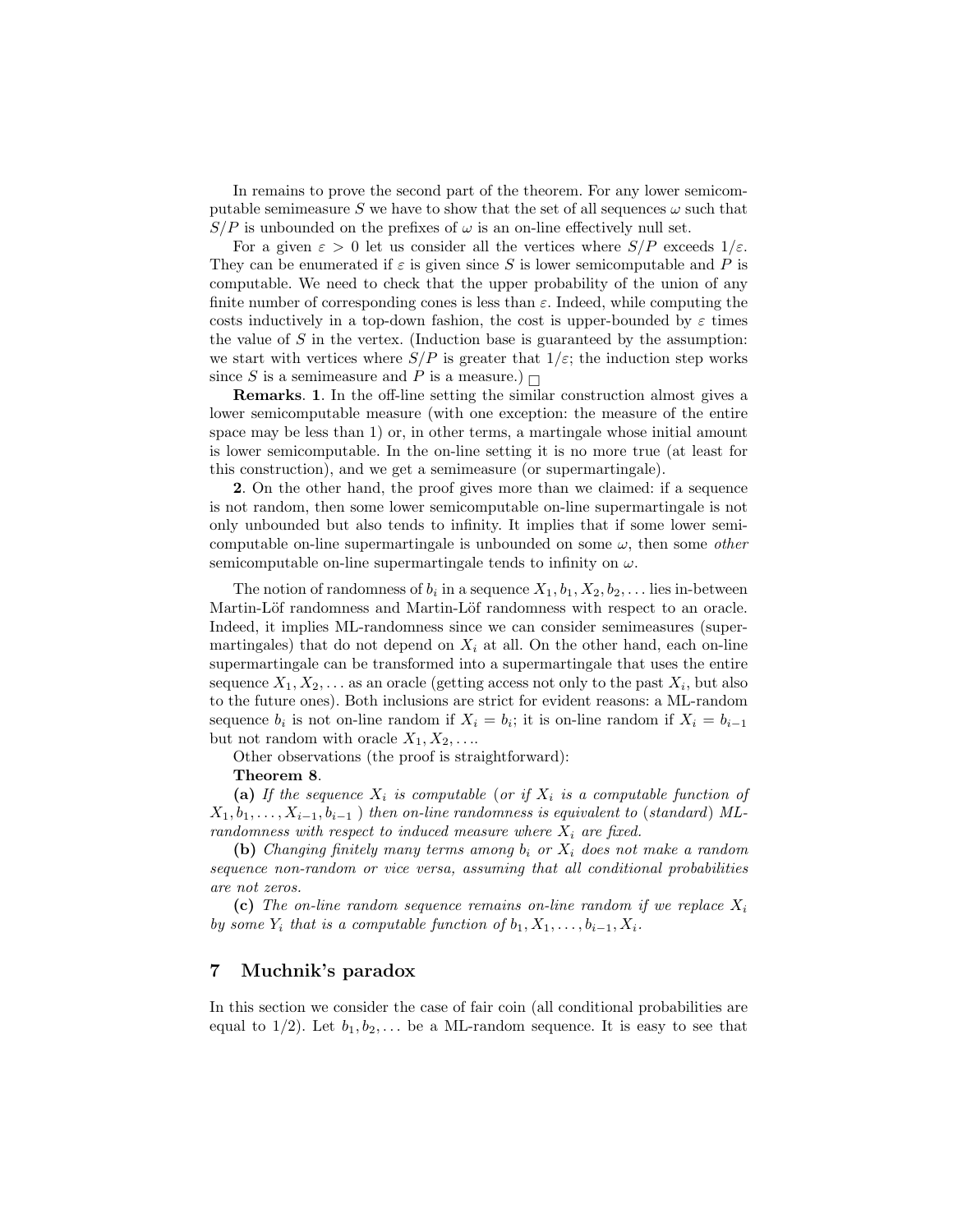then the sequence  $b_2, b_4, b_6, \ldots$  is on-line ML-random if  $b_1, b_3, b_5 \ldots$  are used as external information. Indeed, any lower semicomputable on-line supermartingale can be transformed into a (lower semicomputable) off-line supermartingale that makes no bets on  $b_1, b_3, b_5$  etc. For the same reason the sequence  $b_1, b_3, b_5, \ldots$  is on-line random inside the sequence  $\Lambda$ ,  $b_1$ ,  $b_2$ ,  $b_3$ , ... (bits  $b_2$ ,  $b_4$ , ... are treated as external information).

One may naturally expect that the reverse is also true: if both odd and even bits are unpredictable (with all previous bits used as the external information), then the entire sequence should be random. Indeed, our intuition says that if the coin tossing is performed by two referees that alternate (each of them works every second day), and both referees do their job perfectly, the resulting sequence of bits should be also perfectly random.

This would make a nice on-line version of van Lambalgen theorem that says that if a sequence  $b_1, b_3, b_5, \ldots$  is ML-random and at the same time  $b_2, b_4, b_6, \ldots$ is ML-random with oracle  $b_1, b_3, b_5, \ldots$ , then the entire sequence  $b_1, b_2, b_3, b_4, \ldots$ is ML-random.

We may note also that if we replace semicomputable supermartingales by computable supermartingales, the corresponding statement becomes true. Indeed, assume that a computable supermartingale  $S$  is unbounded on some sequence. We may assume without loss of generality that it is at least 1 on every sequence (just by adding 1). At each vertex it splits the current capital in computable proportions (since the ratio of two computable numbers separated from zero is uniformly computable). So we can consider two computable supermartingales  $S_1$  and  $S_2$ ; one does not make any bet on odd steps and follows the proportions of  $S$  at the even steps, the other does the opposite. Then the capital of S is the product of  $S_1$  and  $S_2$ , so if S is unbounded on some sequence, then at least one of  $S_1$  and  $S_2$  is unbounded on it.

However, all these arguments do not make the desired statement true, as An. Muchnik [4] has shown. He showed that there is a sequence which is not MLrandom but still both odd and even terms are on-line random. This construction is rather delicate and we do not explain it here.

### 8 Selection rules and on-line randomness

The classical definition of randomness (for the case of independent fair coin tossing) suggested by R. von Mises is based on selection rules: each subsequence that is selected by an "admissible selection rule" should have limit frequency 1/2. It can also be naturally transferred into the on-line framework.

In Mises – Church definition of randomness an admissible selection rule is a total computable function that can be applied to any binary string and produces one of two answers: S ("selected") or O ("observed"). An application of this rule to a sequence  $\omega$  goes as follows: the value of selection rule on n-bit prefix of  $\omega$ determines if the next bit should be selected or just observed. Another version that goes back to R.P. Daley considers partial functions as selection rules; if such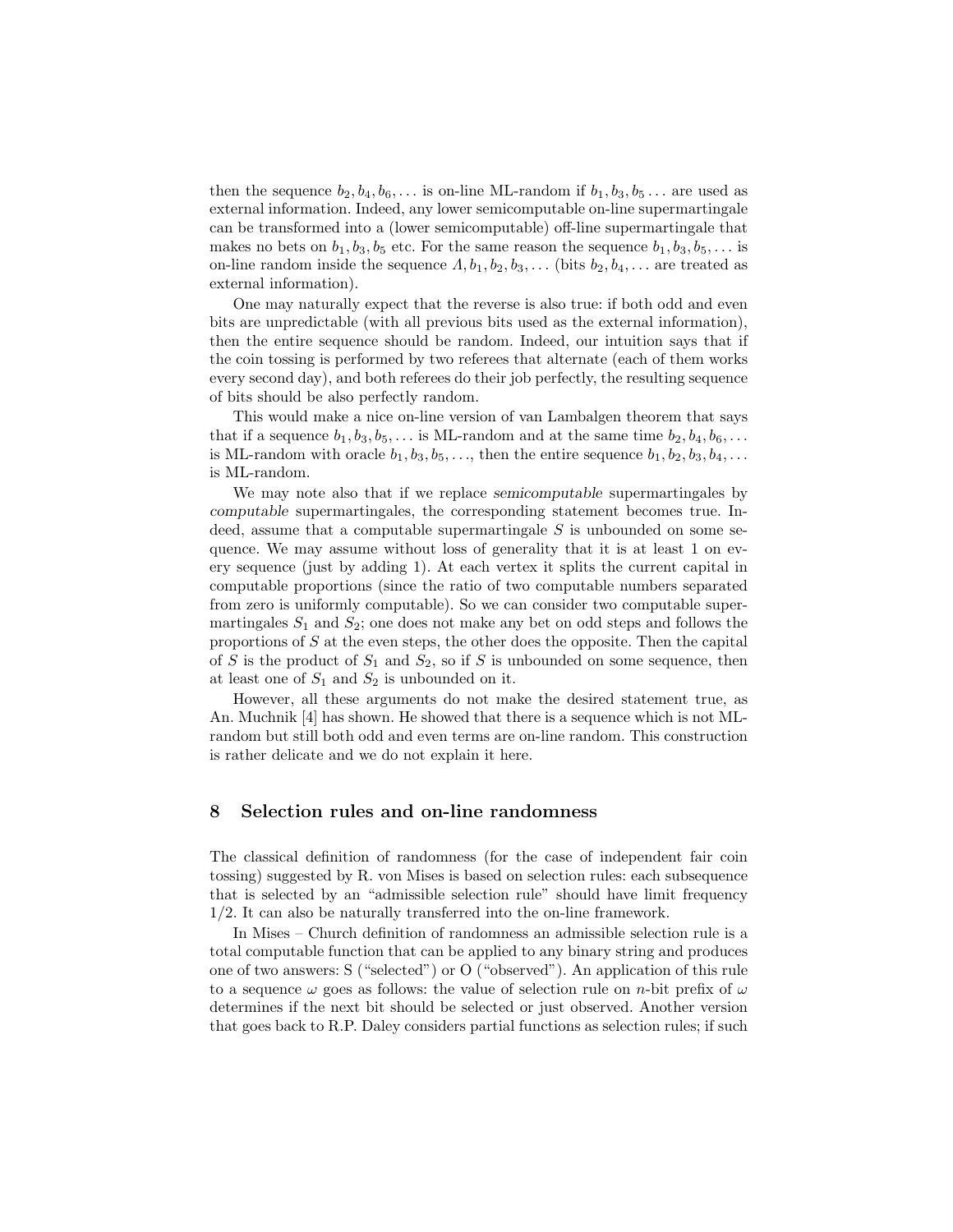a function is undefined at some prefix of  $\omega$ , then the selection process hangs and the selected subsequence is finite.

Both definitions (with total and partial selection rules) can be easily extended to the on-line framework. We just allow the selection rule to use the external information that is available at the moment (i.e., all previous values of  $X_i$ ). It is easy to see that we get a weaker notion of randomness (compared to on-line Martin-Löf randomness with respect to the uniform Bernoulli on-line measure, i.e., the measure where all conditional probabilities are equal to  $1/2$ ). Moreover, the following is true:

**Theorem 9.** Assume that bits  $b_i$  are on-line ML-random (with respect to the uniform Bernoulli on-line measure) in a sequence  $X_1, b_1, X_2, b_2, \ldots$  and a (partial) selection rule S is given that is defined on all prefixes of this sequence and selects infinitely many bits  $b_{i_1}, b_{i_2}, \ldots$  for increasing sequence of indices  $i_1 < i_2 < \ldots$  Then the selected bits are on-line ML-random in a sequence  $Y_1, b_{i_1}, Y_2, b_{i_2}, \ldots$  where  $Y_k$  is the prefix of the original sequence (both  $X_i$  and  $b_i$ ) that precedes  $b_{i_k}$ .

(This implies, as we have said, that  $b_{i_k}$  are ML-random and therefore satisfy the strong law of large numbers.)

**Proof.** Indeed, a semicomputable on-line supermartingale  $U$  that plays with  $b_{i_k}$  using information that precedes them can be transformed into a supermartingale that deals with the original sequence. While selection rule is not yet defined, the supermartingale does not bet anything; if selection rule says "observe", the supermartingale keeps the same capital not making any bets; if the selection rule says "select", the supermartingale follows  $U \n\cap$ 

### 9 Randomness with respect to classes of measures

On-line randomness is connected with the notion of randomness with respect to effectively closed classes of measures; this notion was introduced by Levin [2] (see [1] for the detailed exposition).

Consider some class  $S$  of measures (probability distributions) on the Cantor space  $\Omega$  of infinite sequences of zeros and ones. A set  $Z \subset \Omega$  is called a  $\mathcal{S}\text{-}null$  set if  $P(Z) = 0$  for every  $P \in \mathcal{S}$ . The effective version of this definition:  $Z \subset \Omega$  is an effectively S-null set if there is an algorithm that given rational  $\varepsilon > 0$  produces a sequence of intervals  $I_1, I_2, \ldots \subset \Omega$  that covers Z such that  $P(I_1 \cup I_2 \cup \ldots) \leq \varepsilon$ for every  $P \in \mathcal{S}$ .

Levin noted that for an effectively closed class  $S$  the union of all effectively S-null set is an effectively S-null set. (An effectively closed class  $S$  is defined in a natural way: we consider a topology on the set of all measures where basic open set are the sets  $\mathcal{U}_{x,p,q} = \{P|P(\Omega_x) \in (p,q)\}\$ for all binary strings x and all intervals  $(p, q)$  with rational endpoints, as well as their finite intersections. A class  $\mathcal S$  is effectively closed if its complement is a union of a computable sequence of basic open sets.) Then we say that a sequence  $\omega$  is *random with respect to S* if it does not belong to largest effectively  $S$ -null set.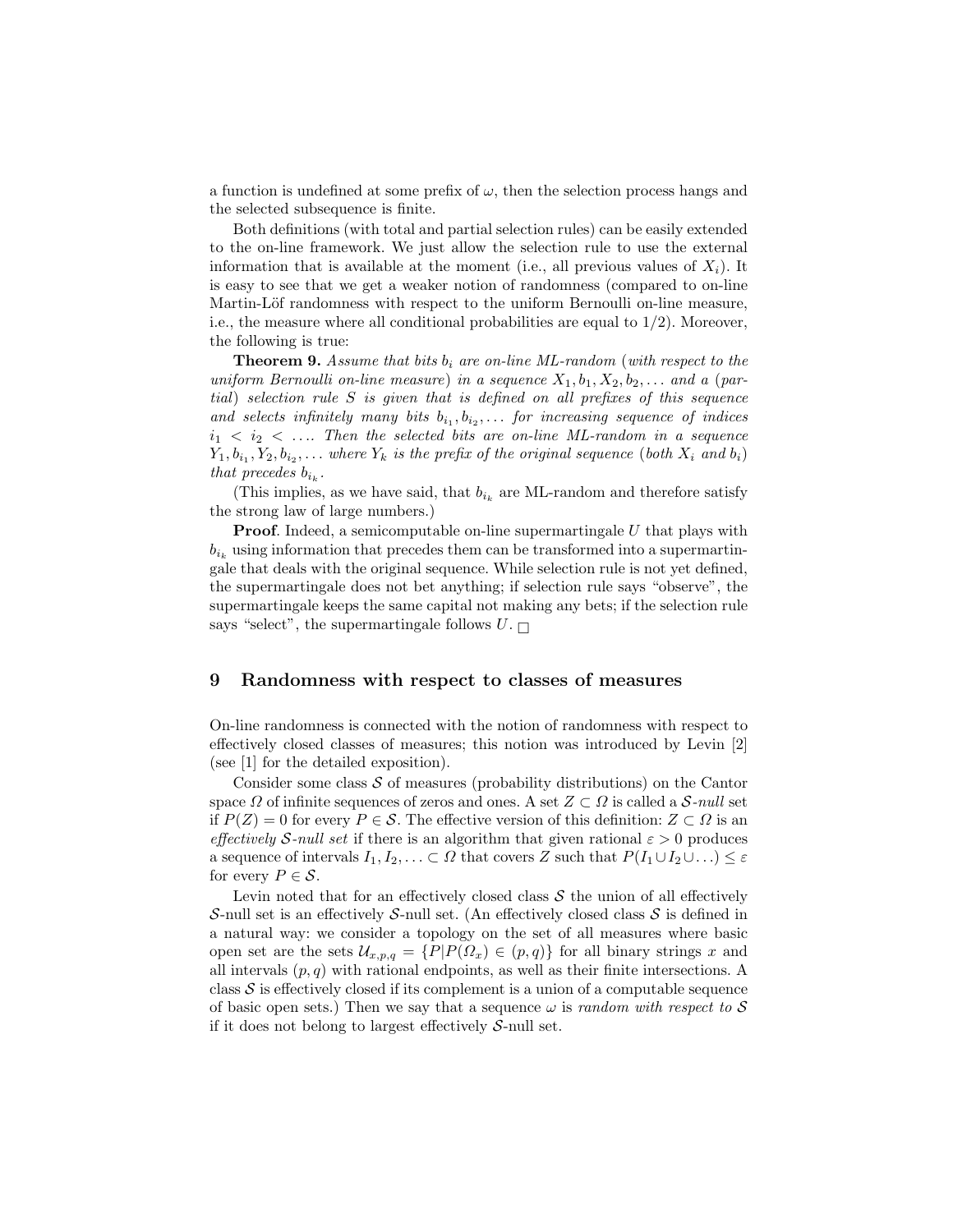Now we can relate the definition of the on-line randomness to Levin's definition. Consider the class  $S$  of measures P that are consistent with the given online distribution, i.e., have conditional probabilities 1/2 at odd layers:  $P(b_1b_2...b_{2n+1}0) = P(b_1b_2...b_{2n+1}1)$  for every bit string  $b_1...b_{2n+1}$  of odd length. It is easy to see that randomness with respect to  $S$  is equivalent to the on-line randomness. (The strings  $X_i$  in the definition of the on-line randomness are replaced by bits for simplicity, but this is not essential.)

# 10 On-line and prequential randomness

The classical definition of ML-randomness with respect to a computable measure P does not really use the ordering of the bits in the sequence: if we perform a computable permutation of a sequence and change the measure accordingly, then the sequence remains random. However, for the case when the bits are generated sequentially, the standard Martin-Löf definition does not look natural. Indeed, according to the definition, we need to know the measure of any interval in the Cantor space, including the intervals that can not contain the sequence in question. If our sequence starts with, say, 01001, it seems that the value  $P(\Gamma_{100})$ , where  $\Gamma_z$  is a set of all continuations of a finite string z, should be totally irrelevant. The only thing that seems to be relevant in this sequential setting (when a sequence  $\omega$  is generated bit by bit from left to right) is the values of conditional probabilities of 0 and 1 after  $\omega_1\omega_2\dots\omega_{n-1}$ , i.e., the ratios  $P(\Gamma_{x0})/P(\Gamma_x)$  and  $P(\Gamma_{x1})/P(\Gamma_x)$  for all x that are prefixes of  $\omega$ .

This intuition is supported by the following observation: let  $P$  and  $P'$  be two computable measures that have the same conditional probabilities along some sequence  $\omega$  (as defined above). If  $\omega$  is ML-random with respect to P, then it is ML-random with respect to  $P'$ . (This is an immediate corollary of Levin – Schnorr randomness criterion.)

So we come to a natural question: can we give a natural definition of randomness in such a way that only conditional probabilities along  $\omega$  are used in the definition?

Imagine an adjustable random bit generator, i.e., a device for generating random bits with prescribed probabilities. Such a device gets some real number  $p \in [0, 1]$  as an input and generates a bit  $b \in \{0, 1\}$  claiming that this bit is a result of a "fresh" random experiment (independent of all the past information) with probability of success  $p$ . Then we can send the next probability value to the device, it generates the next random bit, and so on.

Assume that we observe the behavior of the device and have its work recorded. The record (protocol) is a sequence  $p_1, b_1, p_2, b_2, \ldots$  where  $p_i \in [0, 1]$ and  $b_i \in \{0,1\}$ . Can we say whether this random bit generator works properly or not looking at this protocol? Our intuition says that there are at least some cases when we don't trust such a generator. For example, if all  $p_i$  are greater than  $1/2$  but vast majority of  $b_i$  are zeros, it is clear that something is wrong with the device. Similarly, if all  $p_i$  are, say, between  $1/3$  and  $2/3$  while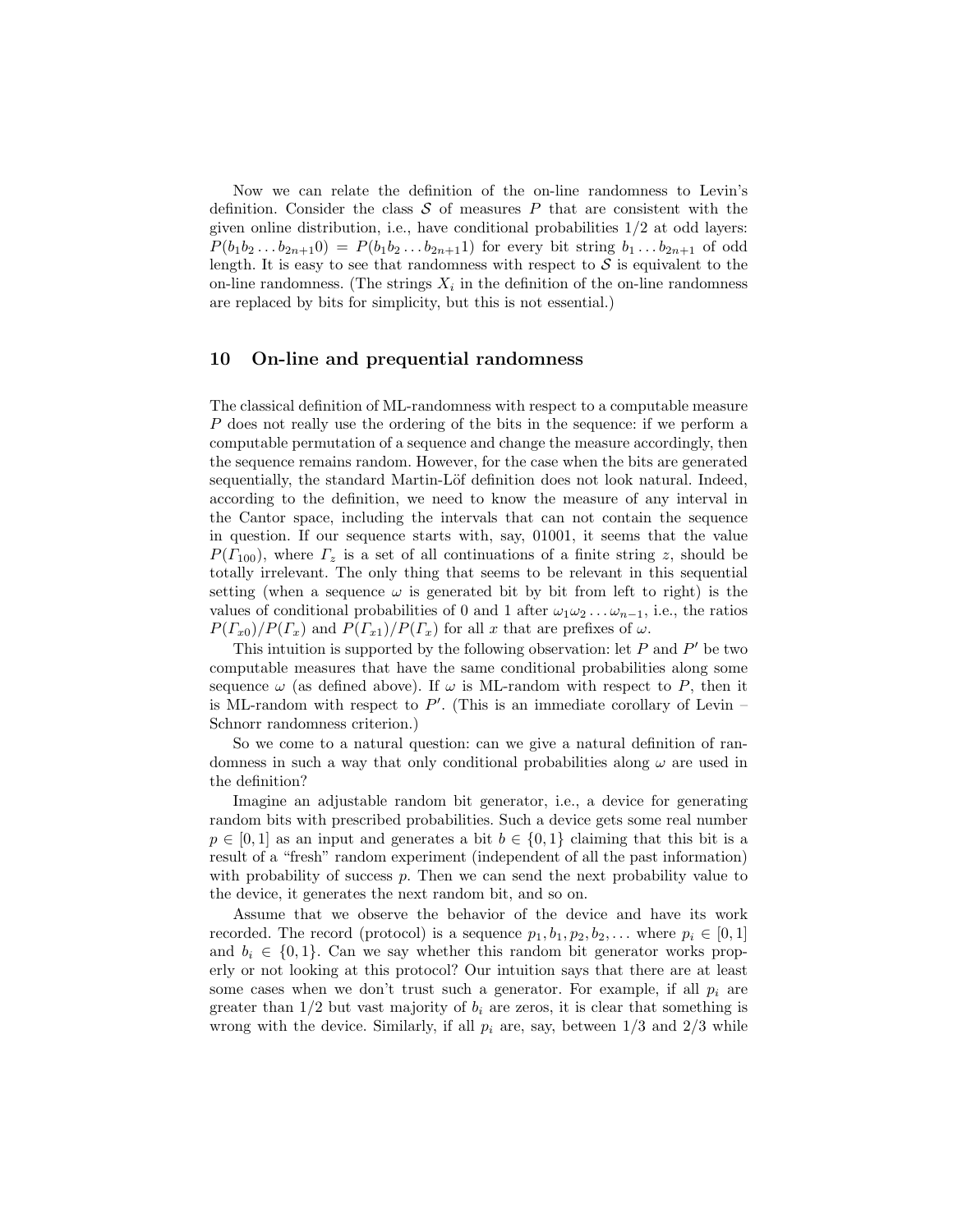$b_1b_2b_3... = 010101...$  (alternating zeros and ones), again we would not trust the generator.

Let us restrict ourselves to the case when all  $p_i$  are rational numbers in  $(0, 1)$ . Then we can define the randomness of the sequence  $p_1, b_1, p_2, b_2, \ldots$  in the following way. Consider an on-line probability distribution on sequences  $X_1, b_1, X_2, b_2, \ldots$  where strings  $X_i$  are identified with rational numbers  $p_i$  in  $(0, 1)$  using some computable one-to-one correspondence, and the conditional probability  $Pr[b_i = 1 | X_1, b_1, \ldots, X_i]$  equals  $p_i$  (where  $p_i$  is the rational number that corresponds to  $X_i$ ). This on-line probability reflects our intuition: the probabilities  $p_i$  (strings  $X_i$ ) are chosen in an arbitrary way, and the following bit  $b_i$ should follow the declared distribution.

Theorem 10. Let p be a computable function on binary strings with positive rational values that determines a measure, i.e.,  $p(b_1 \ldots b_n) = p(b_1 \ldots b_n) + p(b_1 \ldots b_n)$  $p(b_1 \ldots b_n)$ . Then a sequence  $b_1b_2 \ldots$  is Martin-Löf random with respect to this measure if and only if the bits  $b_i$  are on-line random in a sequence  $p_1, b_1, p_2, b_2, \ldots$ where  $p_i$  is a conditional probability of  $b_i = 1$  after the prefix  $b_1 \ldots b_{i-1}$ , i.e., the ratio  $p(b_1 \ldots b_{i-1}1)/p(b_1 \ldots b_{i-1}).$ 

Proof. This is a direct consequence of the supermartingale criterion. Assume that the sequence  $b_1b_2 \ldots$  is not random with respect to measure p. Then there exists a lower semicomputable supermartingale with respect to  $p$  that is unbounded on the prefixes of this sequence. This supermartingale can be extended to an on-line lower semicomputable supermartingale: we let it to be zero on finite sequence  $p_1, b_1, \ldots, p_i, b_i$  where one of  $p_j$  differs from conditional probability of 1 after  $b_1 \tldots b_{j-1}$  according to p. Therefore the sequence  $p_1, b_1, p_2, b_2, \ldots$  is not on-line random.

On the other hand, if the sequence  $p_1, b_1, \ldots$  is not on-line random, there exists a lower semicomputable on-line supermartingale that is unbounded on this sequence. The restriction of this supermartingale on the subtree that contains only the vertices compatible with  $p$ , is a lower semicomputable on the binary tree with respect to measure p. This martingale is unbounded on  $b_1b_2 \ldots$ , therefore this sequence is not Martin-Löf random with respect to measure  $p. \Box$ 

Remarks. 1. We restrict our attention to the simplest case where the measure has rational values and is computable as a rational-valued function. More general definition is analyzed in [8].

2. Note that probabilities  $p_i$  play a double role in this definition. First, they determine the coefficients in the definition of on-line supermartingale; this is their "primary" role. However, they are also source of information that can be used in the computation of this supermartingale. This was not important, since if  $p$  is a computable rational-valued measure, then the conditional probabilities can be computed from other available information.

In fact, our randomness intuition is quite contradictory here. Imagine that, for example,  $p_i$  are rational numbers that converge very fast to 1/2, e.g.,  $p_i =$  $1/2 + c_i/2^{2^i}$ , where  $c_i$  is equal either to 0 or to 1. Since the convergence is very fast, we would naturally expect that randomness would be the same as for the uniform Bernoulli measure (independently of  $c_i$ ). On the other hand, if we watch